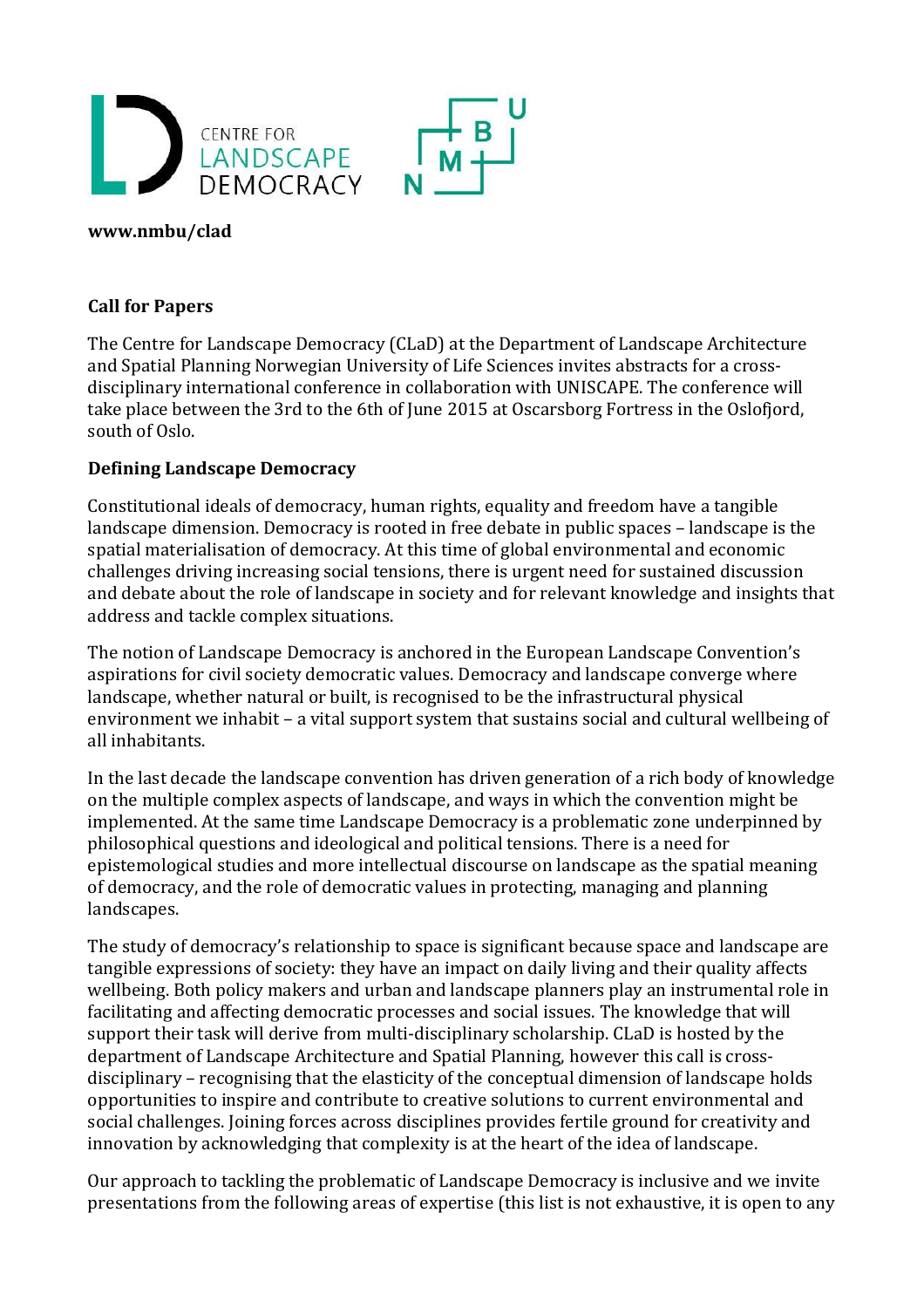other area that will illustrate relevancy): aesthetics, anthropology, archaeology, built environment, cultural studies, development studies, disability studies, ecology, economics, environmental studies, forestry, gender studies, geography, heritage studies, history, indigenous people studies, land tenure studies, legal studies, nature conservation, occupational justice science, philosophy and ethics, political ecology, political science, psychology, public health, sociology, spatial and landscape planning, urban studies.

In order to elicit robust discussion we invite proposals for thought-provoking and insightful presentations that address theoretical questions, as well as relevant case studies and examples that will contribute to knowledge dissemination and inspire fruitful debate on landscape democracy.

Suggested questions and key themes for potential authors to organise their presentations around:

# *Ethics and Landscape Democracy*

- Landscape democracy: an abstract ideal or a professional ethos?
- Should we consider democracy when making decisions about landscape change?
- How do professionals understand their role in facilitating democratic processes?

# *Public spaces as manifestation of democracy*

- Conflict and tension between public and private spaces;
- How accessible are public spaces?
- Property rights and democracy;
- Landscape as commons;
- Wellbeing and public space;
- Universal accessibility to landscape;
- The significance of green spaces;

## *Climate change and threats to democracy*

- How will environmental crises affect democratic practices?
- Endangered landscapes and vulnerable populations;
- Climate change refugees and landscape identity;

## *Bottom up spatial initiatives*

- Claiming a right to landscape;
- Space occupation and protest movements;

## *Planning philosophies and democracy*

- Analyses of planning acts in relation to democracy;
- The power of decision-making processes;

## *Public participation in Planning*

• Challenges and opportunities.

# **Further key words to be linked to Landscape Democracy:**

Activism and spatial occupation; bottom-up processes; climate vulnerability; colonialism and post-colonialism; community involvement; conflict zones; detention and space; dimensions of